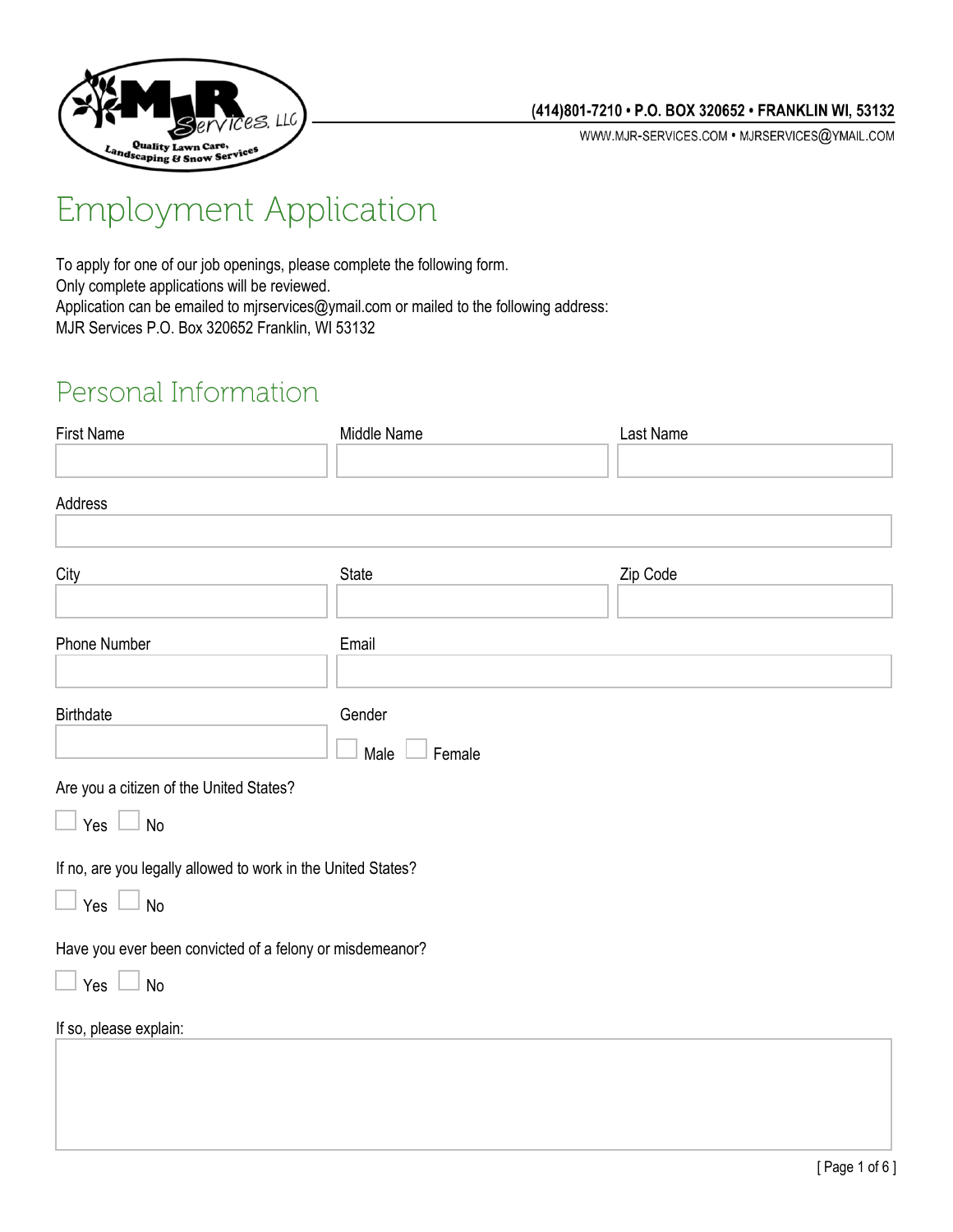# Availability

| Position you are applying for                            |
|----------------------------------------------------------|
|                                                          |
| Type of employment desired                               |
| ∫ Part Time<br>Full Time<br>Temporary<br>Seasonal        |
| Are you currently working?                               |
| Yes<br>No                                                |
| When are you able to start work?                         |
|                                                          |
| During a typical work week, what is your availably like? |
| limited hours<br>whenever needed<br>limited days         |
| If limited hours or days, please explain                 |
|                                                          |
| Are you okay working overtime?                           |
| Yes<br>No                                                |
|                                                          |
| Driving Information                                      |
| Do you have a valid driver's license?                    |
| Yes<br>No                                                |
| Do you have a CDL?                                       |
| Yes<br><b>No</b>                                         |
| State driver's license is issued in                      |
|                                                          |
| Driver's license number                                  |
|                                                          |
| Has your license ever been suspended or revoked?         |
| Yes<br><b>No</b>                                         |
|                                                          |

Do you have reliable transportation to and from work?

 $\Box$  Yes  $\Box$  No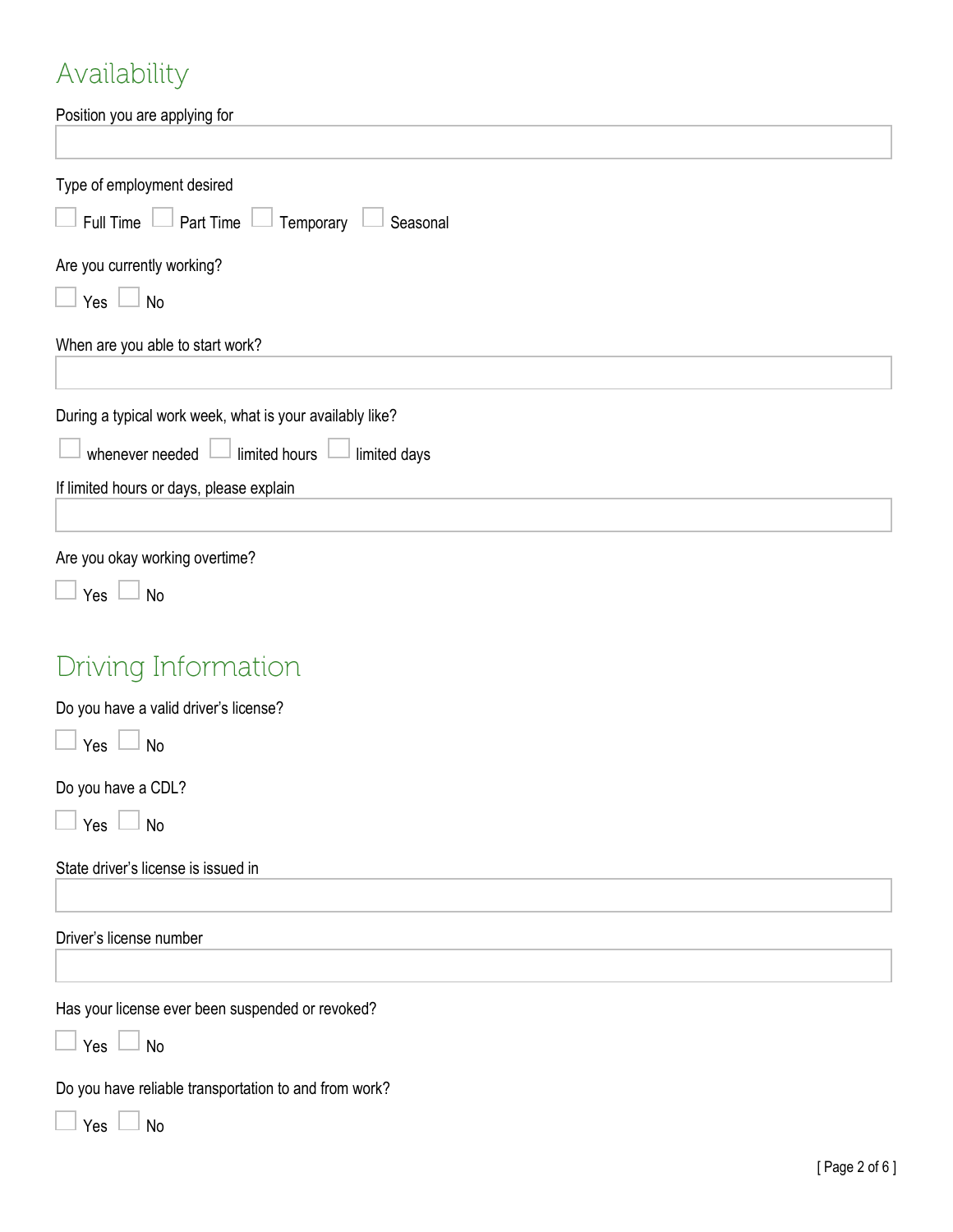## Experience

Number of years experience in the landscape industry

none  $\Box$  1-2 years  $\Box$  3-5 years  $\Box$  6-9 years  $\Box$  10+ years

#### What type of equipment do you have experience using?

Briefly describe any knowledge you have in the landscape industry (i.e. turf grass management, shrub trimming/ pruning, mulching, spring/fall clean-ups, basic plant knowledge, hardscape installation, planting trees/ shrubs)?

Are you certified as a commercial pesticide applicator?  $\overline{\phantom{a}}$  Yes  $\overline{\phantom{a}}$  No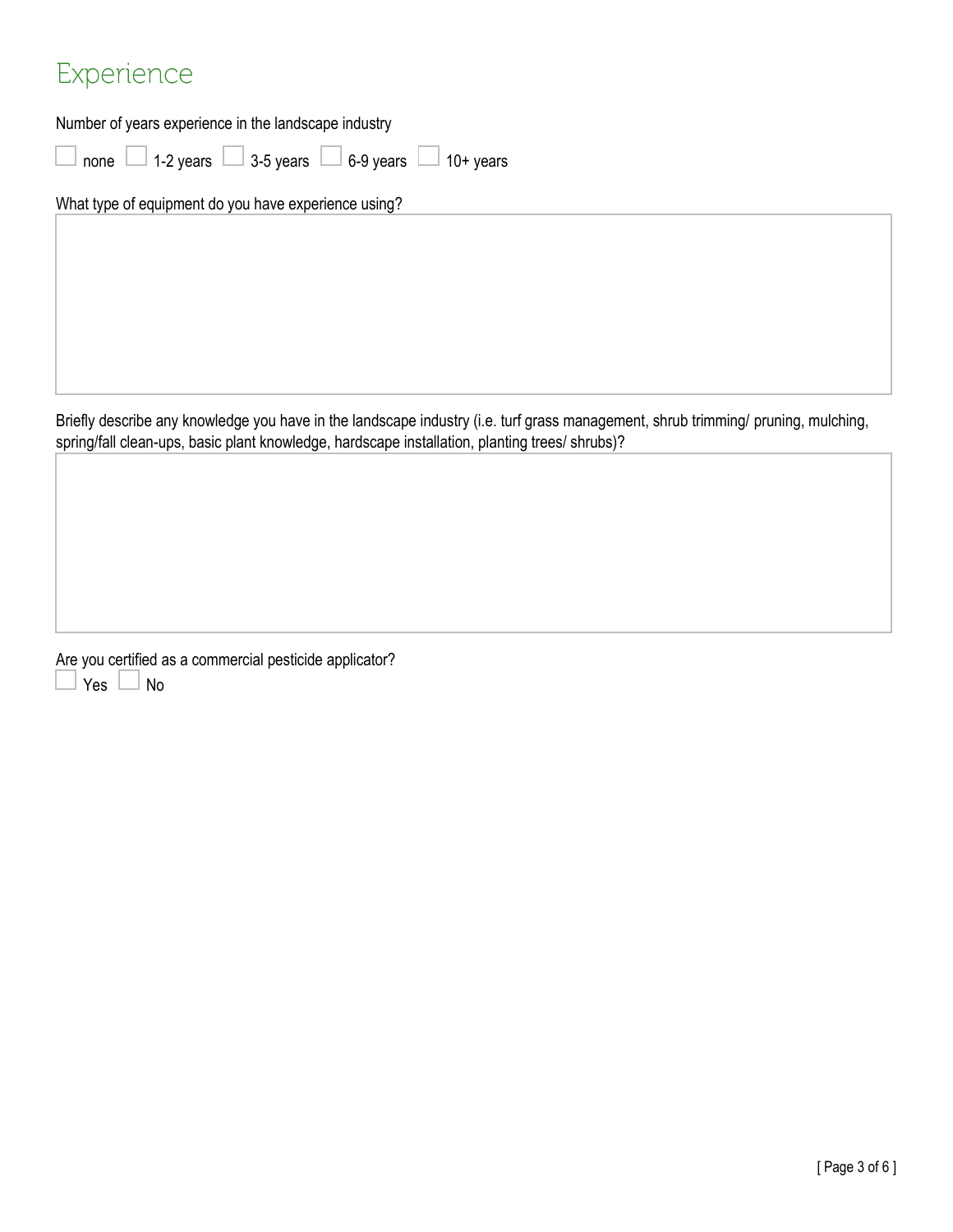## Employment History

Have you ever been terminated or asked to resign from a job?  $\vert$  Yes  $\vert\Box$  No

If yes, please explain

### **PRIOR EMPLOYMENT #1- MOST RECENT/ CURRENT JOB**

#### Company

Date employed from

#### Date employed to

Address

Phone number

Position

#### Job responsibilities

Starting wage

Ending wage

Supervisor

May we contact this employer for a reference?

 $\perp$  Yes  $\perp\!\!\!\perp$  No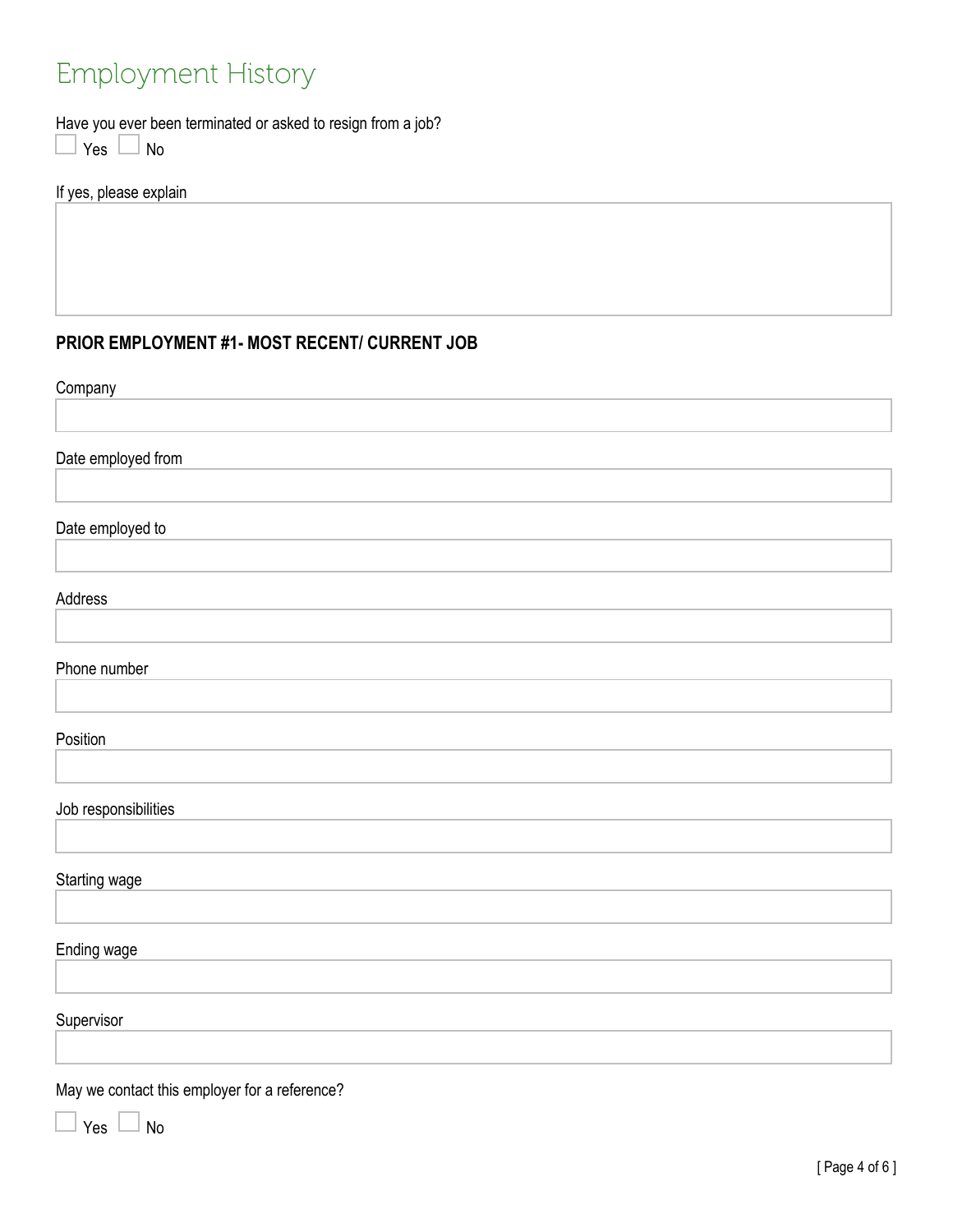### **PRIOR EMPLOYMENT #2**

| Company                                       |
|-----------------------------------------------|
|                                               |
| Date employed from                            |
|                                               |
|                                               |
| Date employed to                              |
|                                               |
| Address                                       |
|                                               |
|                                               |
| Phone number                                  |
|                                               |
| Position                                      |
|                                               |
|                                               |
| Job responsibilities                          |
|                                               |
| Starting wage                                 |
|                                               |
|                                               |
| Ending wage                                   |
|                                               |
| Supervisor                                    |
|                                               |
|                                               |
| May we contact this employer for a reference? |
| Yes<br><b>No</b>                              |